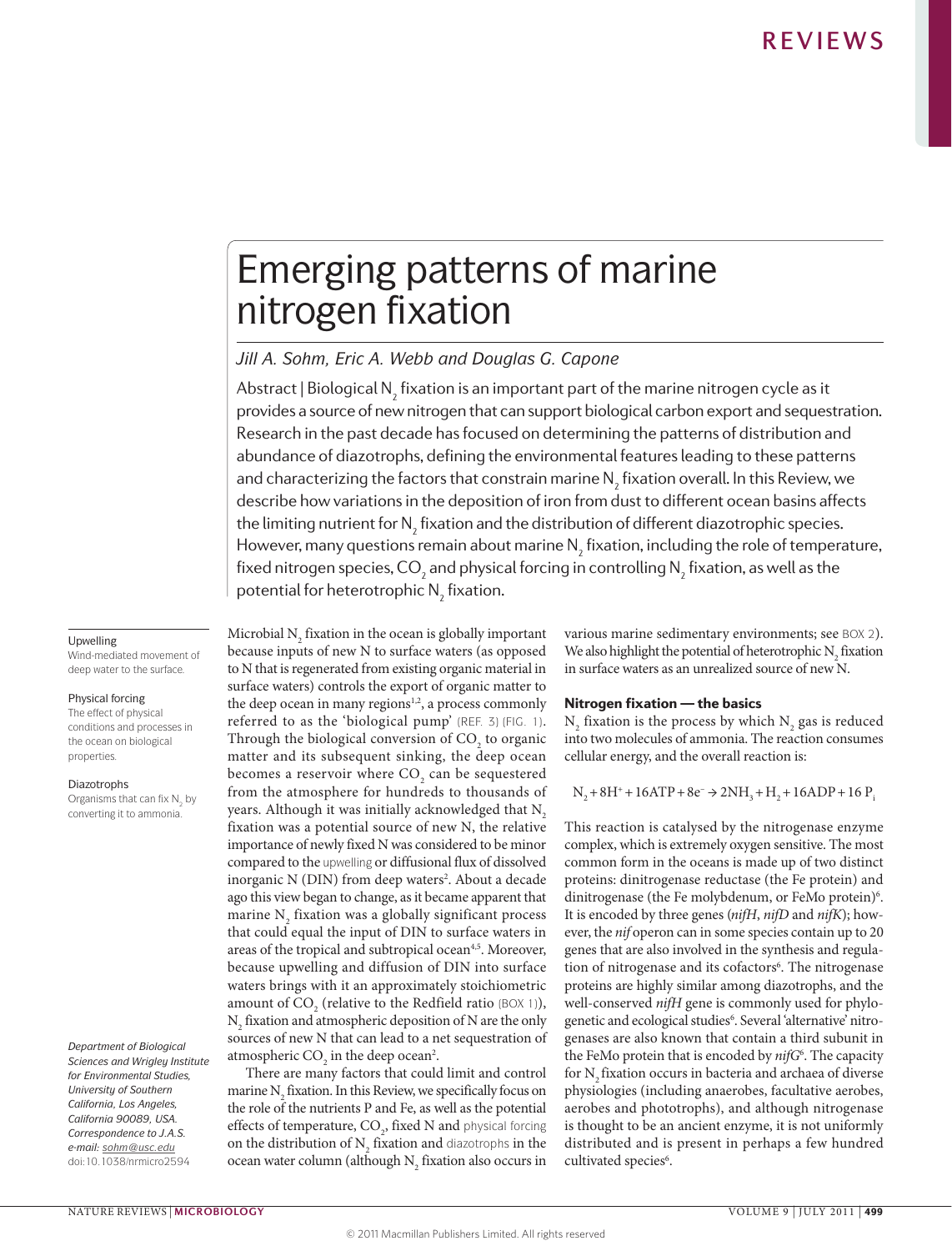



## The marine diazotrophs

In the marine water column, substantial  $N_2$  fixation is carried out by several different types of diazotrophs, including non-heterocystous filamentous cyanobacteria, unicellular cyanobacteria and heterocystous filamentous cyanobacteria (both free-living and symbiotic forms), all of which are phototrophs but not necessarily autotrophs. Heterotrophic bacteria containing the *nifH* gene have also been found in the open ocean<sup>7</sup>, but their importance to global rates of  $N_2$  fixation remains to be determined. The details of the physiology of marine diazotrophs have been presented in another recent review<sup>8</sup>, so they will be only briefly described here. In oligotrophic tropical and subtropical waters the non-heterocystous, filamentous diazotrophs are most commonly represented by the colony-forming cyanobacteria *Trichodesmium* spp.5 . This genus has a unique physiology that employs spatial and temporal segregation and increased oxygen consumption to allow it to simultaneously fix N. and  $CO_2$  (and thus evolve  $O_2$ ) without a heterocyst<sup>9</sup>. *Trichodesmium* spp. grow and fix N optimally at temperatures between  $\sim$ 24 and 30 °C<sup>10</sup> and are well known for forming large surface blooms when wind speeds are low and water temperature is above  $25^{\circ}C^5$ . The collapse of these blooms could contribute to organic matter export.

The occurrence of  $N_2$  fixation and the diversity of diazotroph species in the <10 μm plankton fraction was only recognized about a decade ago<sup>11</sup>. These unicellular diazotrophs are divided into three groups: *Crocosphaera watsonii,* a cultured cyanobacterium that has many representative strains available; UCYN-A, an uncultured cyanobacterium; and UCYN-C, a distinct, uncultured clade that is related to *Cyanothece* sp. ATCC 51142 (REF. 8). They are commonly classified by groupspecific quantitative PCR (qPCR) of the *nifH* gene in DNA samples, in which *nifH* copy number is assumed to equal the cell number of the specific diazotroph. These three groups of small diazotrophs have been found in diverse tropical and subtropical surface waters<sup>12,13</sup>, and their  $N_a$ fixation rates can equal or exceed that of *Trichodesmium* spp. when they are present at high densities $14,15$ .

*C. watsonii* carries out photosynthetic  $CO<sub>2</sub>$  fixation during the day and  $N_2$  fixation at night<sup>8</sup>. Despite the fact that strains of this species are extremely similar phylogenetically<sup>16,17</sup>, the isolates fall into two distinct phenotypic groups: large ( $>4 \mu m$ ) and small ( $<4 \mu m$ ) cells. The large isolates display greater rates of  $N<sub>2</sub>$ fixation than the small isolates<sup>16</sup> and also produce large amounts of extracellular polysaccharides (J.A.S., E.A.W., B. R. Edwards and B. G. Wilson, unpublished). The temperature range for growth of *C. watsonii* is  $\sim$ 22–36 °C<sup>16</sup>. In the field, DNA copy numbers of *nifH* from *C. watsonii* increase linearly with temperature, reaching a maximum of nearly 106 *nifH* copies per litre at temperatures of  $30^{\circ}C^{18}$ , but are generally closer to 10<sup>3</sup>-10<sup>4</sup> per litre<sup>12,13</sup>. Because UCYN-A remains uncultured, its physiology has been inferred from a recent analysis of an environmental metagenome. The UCYN-A genome contains photosystem I (PSI) genes but lacks genes for photosynthetic accessory pigments, the oxygen evolving photosystem II (PSII), the tricarboxylic acid cycle and metabolic pathways for some amino acids and purines, indicating that UCYN-A is photoheterotrophic and possibly lives in association with other phototrophs<sup>19,20</sup>. In the ocean, *nifH* DNA has been amplified from UCYN-A that are found at temperatures ranging from  $15-30$  °C<sup>12,13,21</sup>, with the greatest copy number being found at  $\sim$ 24 °C<sup>18</sup>, indicating that this group has a wider temperature range and lower minimum temperature than the other marine diazotrophs. UCYN-A bacteria are often the more abundant of the unicellular diazotrophs in oligotrophic waters, ranging from  $10^3$ -10<sup>5</sup> nifH DNA copies per litre on average, and sometimes reaching abundances of 106 copies per litre<sup>12,18</sup>.

The heterocystous diazotrophs are a filamentous group that includes both free-living and symbiotic cell types, which are typically restricted to more specialized marine environments. The cooler, brackish waters of the Baltic Sea host *Nodularia* spp.*, Aphanizomenon*  spp*.* and sometimes *Anabaena* spp. The temperature optima of *Aphanizomenon* spp. and *Nodularia* spp. isolates are  $16-22$  °C and  $25-28$  °C, respectively<sup>22</sup>; both are present at around 104 heterocysts per litre in their respective blooms<sup>23</sup>. In warmer waters of the tropics and subtropics, heterocystous diazotrophs (such as *Richelia intracellularis*) are only encountered as symbionts of diatoms like *Hemiaulus* spp., and *Rhizosolenia*  spp. Filaments of *Calothrix* spp. can also be found in association with the diatom *Chaetoceros* spp.24. These diatom diazotroph associations (DDAs) are widely distributed through the warm oligotrophic ocean<sup>25-27</sup>, averaging 103 heterocysts per litre in a bloom, but sometimes reaching 10<sup>6</sup> heterocysts per litre<sup>26</sup>. Because

## Heterocyst

A specialized cell with a thick cell wall that lacks photosystem II (PSII) and is the site of N<sub>2</sub> fixation in some filamentous cyanobacteria.

### Blooms

Areas of large growth or accumulation of a species.

#### Brackish

Describing water that has a salinity between fresh and marine water.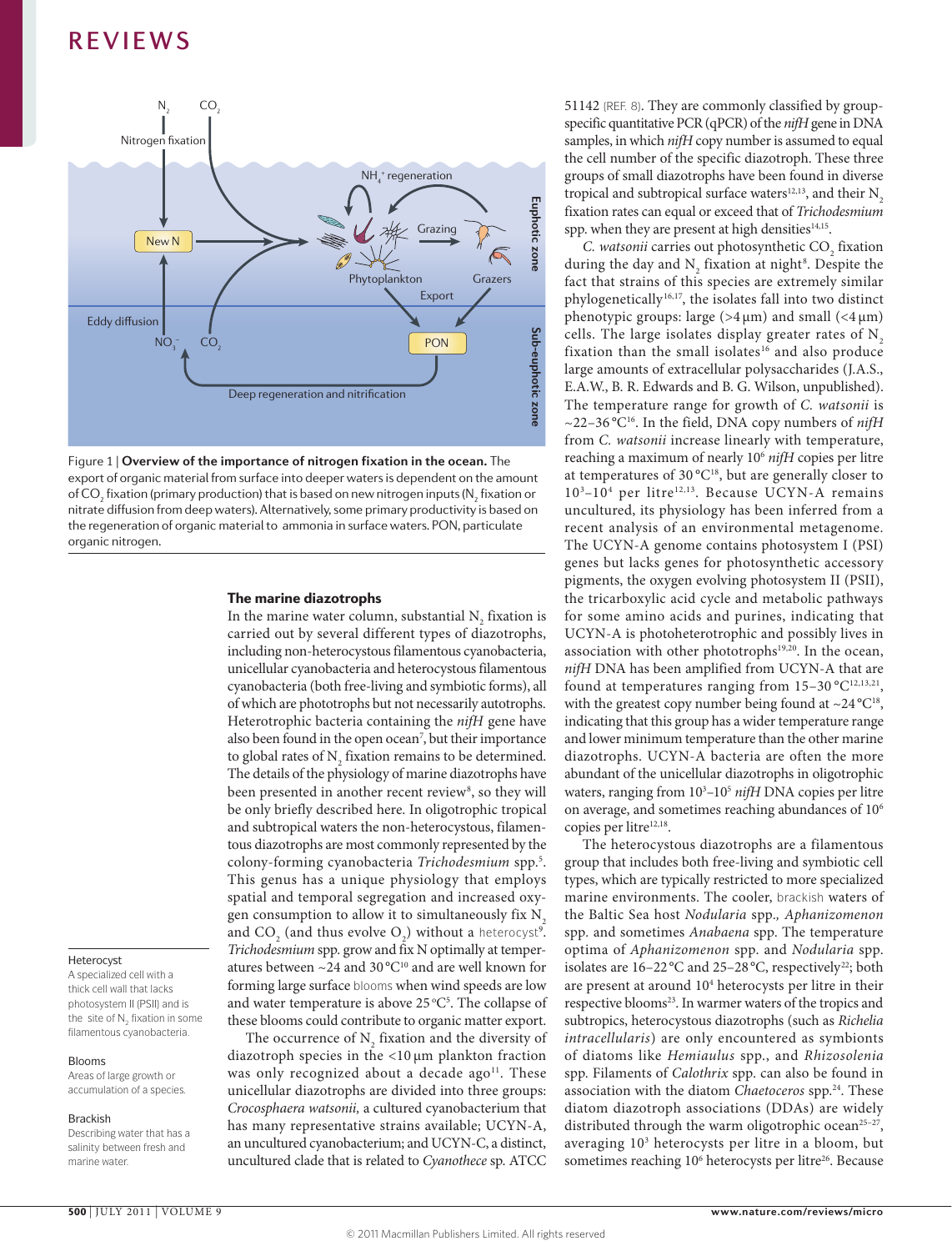## Box 1 | The Redfield ratio

More than half a century ago, Alfred C. Redfield $^{121}$  recognized that the dissolved nutrient ratios in the deep sea corresponded remarkably to the ratios of particulate organic matter in surface waters. He attributed this correlation to the fact that organic matter (phytoplankton biomass) is produced, on average, in a ratio that is determined by biochemical needs, and that this material is subsequently remineralized in the deep ocean, releasing inorganic nutrients in the same proportions. This ratio is now referred to as the Redfield ratio, which has been determined to be 106C/16N/1P. In the marine environment, the ratio of N/P can vary substantially in dissolved forms in surface waters, and also in particulate matter, and the Redfield ratio is often cited as the line between N and P limitation, with higher ratios indicating P limitation and lower ratios indicating N limitation. It is important to acknowledge that many organisms have N/P ratios that differ from 16/1; however, the uniformity of the average deep water dissolved inorganic N/dissolved inorganic P (DIN/DIP) ratio around the globe strongly supports an average phytoplankton demand of 16/1.

> of their heavy, silicon-containing cell walls, DDAs may have an important role in C export<sup>28</sup>, and could therefore be an important part of the biological pump. Other planktonic marine diazotrophs that have been identified by *nifH* gene diversity assessments are members of the gammaproteobacteria and alphaproteobacteria, and members of the anaerobic cluster III diazotrophs<sup>7,11,13</sup>. The importance of these groups to open ocean marine  $N<sub>2</sub>$  fixation is currently unknown and represents an exciting area of future research.

## Iron and phosphorus limitation

Marine phytoplankton are generally thought to be N limited through much of the tropical and subtropical oceans<sup>29</sup>, whereas diazotrophs by definition are not. This suggests that other nutrients control diazotrophs in the ocean, with the most likely candidates being Fe and P. The importance of each of these nutrients is probably determined by the prevailing inputs and cycling of nutrients in the different ocean basins (see BOX 3 for background information).

*Iron limitation of diazotrophs in culture.* Fe limitation may be important for cyanobacterial  $N_2$  fixation as Fe is a cofactor in PSI and nitrogenase (as well as in other redox enzymes), such that the Fe requirement for diazotrophy is ~5 times higher than that for ammonia assimilation $30,31$ . The concentration of dissolved Fe (dFe) is also low in many of the environments where  $N_2$  fixation occurs<sup>32-35</sup>. Early work established the importance of Fe to  $\text{N}_\text{2}$  and  $\text{CO}_\text{2}$  fixation and growth in natural populations and cultures<sup>36,37</sup>, and recent research has probed the mechanisms behind this importance. Low free Fe concentrations decrease  $N<sub>2</sub>$  fixation rates in multiple strains of *Trichodesmium* spp.<sup>31,38</sup>, causing the expression of Fe stress genes that are predicted to compensate for Fe deprivation, and downregulation of Fe-containing proteins that are involved in photosynthesis and  $N<sub>2</sub>$ fixation<sup>38-40</sup>. The expression of these genes is not necessarily specific to diazotrophs; however, group-specific expression of these genes can be used to detect Fe stress in the field. The observed decrease in  $N_{2}$  fixation may be due to a decrease in nitrogenase protein levels under conditions of Fe limitation, while the cell maintains the

abundance of the Fe-requiring  $PSI<sup>39</sup>$ . N<sub>2</sub> fixation and growth in *C. watsonii* are also reduced under conditions of Fe depletion<sup>41</sup>. However, to reduce its overall Fe needs, *C. watsonii* synthesizes Fe-containing proteins for  $N_2$  fixation and  $CO_2$  fixation only during the night or day, respectively, repurposing the Fe throughout the diel cycle and thus reducing the total cellular Fe requirement by 40%<sup>42</sup>. Fe deficiency can also reduce the growth and yield in *Nodularia spumigina*; however, *N. spumigina*  may be able to overcome some of this effect by accessing ligand-bound Fe<sup>43</sup>.

*Phosphorus limitation of diazotrophs in culture.* P is only supplied to the ocean by geological processes (that is*,* weathering) and is a major component of cells, having roles in information storage (DNA and RNA), protein synthesis (ribosomal RNA), energy generation (ATP) and as a component of cell membranes (phospholipids). Despite the fact that *Trichodesmium* spp. and other phytoplankton can substitute sulpholipids for phospholipids during P deficiency<sup>44</sup>, they still are not released from a requirement for P for growth.

*Trichodesmium* spp. culture work has identified a number of mechanisms to deal with P limitation. Maximal dissolved inorganic P (DIP) uptake rates<sup>45</sup>, alkaline phosphatase activity (APA)<sup>46</sup> and particulate  $N/P$  ratios<sup>47,48</sup>, as well as the transcription of genes for DIP transporters and alkaline phosphatases<sup>49</sup>, all increase under conditions of DIP-induced limitation of growth rate. This allows *Trichodesmium* spp. to deal with P limitation through a greater uptake of DIP and dissolved organic P (DOP), and through decreasing the requirement for cellular P. These physiological and gene expression measures can be used as markers for P stress in the field. Additionally, *Trichodesmium erythraeum* str*.*  IMS101 possesses the full *phn* operon, which gives it the genetic capability to use phosphonate (C–P) bonds<sup>50</sup>. Other isolates of *Trichodesmium* spp. contain the *phnJ* and *phnD* genes, suggesting that the *phn* genes are common in the genus. In culture and field populations, expression of *phnJ*, which is thought to encode part of a phosphonate bond lyase complex, was detected when cells were DIP deficient<sup>50</sup>. Direct uptake of P from phosphonates has yet to be shown, but *Trichodesmium* spp. cultures seem to be able to grow with phosphonate bond-containing compounds as the sole P source<sup>51</sup>. Despite the fact that *Trichodesmium* spp. have many physiological adaptations for dealing with P limitation,  $N_{2}$  fixation can still be reduced in cultures that are depleted of DIP47. Similarly, DIP deficiency in *C. watsonii* leads to the expression of a high-affinity phosphate transporter, but only the yield and not the growth rate of cultures is reduced<sup>52</sup>. *C. watsonii* isolates can also grow on a number of DOP compounds containing phosphomonoesters<sup>52</sup> (but not phosphonates). P deficiency can also affect the growth of Baltic Sea isolates of *Aphanizomenon* spp. and *Nodularia* spp. Both species decrease their requirement for P and growth rates under DIP deficiency; however, *Aphanizomenon* spp. seem to be adapted to take advantage of DIP pulses, whereas *Nodularia* spp. have adaptations for growing well at low DIP concentrations<sup>53</sup>.

## Dissolved Fe

Fe that can pass through a 0.4μm filter.

### Free Fe

A pool of Fe that is composed of Fe bound to inorganic ligands and a small amount of free ion (Fe<sup>3+</sup>) and is presumed to be bioavailable (often denoted Fe′).

#### Ligand

In this article, an organic molecule that binds Fe (potentially a siderophore).

### Sulpholipid

A membrane lipid containing a sulphur (as opposed to P)-based head.

## Alkaline phosphatase

A hydrolytic enzyme that cleaves phosphomonoesters from P-containing dissolved organic matter.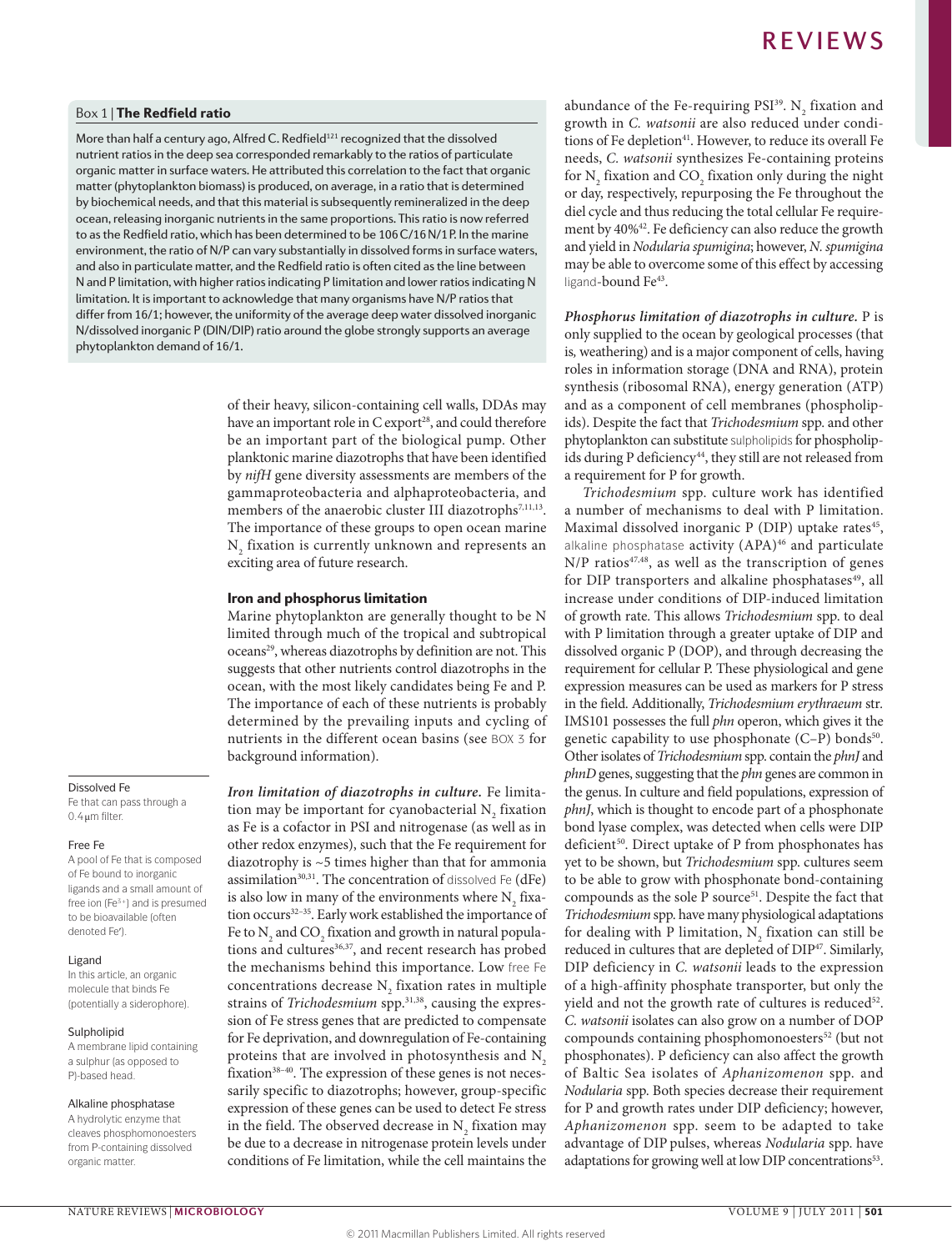## Box 2 | Emerging patterns in benthic marine nitrogen fixation

In addition to occurring in the pelagic zone,  $\mathsf{N}_\mathit{2}$  fixation occurs in benthic habitats such as microbial mats and plant rhizospheres. Research in these areas was brisk in the 1980s and before<sup>122,123</sup>, but few new discoveries were made in subsequent years. However, in the past 5 years interest in benthic marine  $\mathsf{N}_{_{2}}$  fixation has been renewed and researchers are again turning to the sediments. Recent research has shown that  $N<sub>2</sub>$ fixation might be an important process in estuaries, with  $\mathsf{N}_\mathsf{2}$  flux shifting into the sediment in Narragansentt Bay in 2006, indicating net  $\mathsf{N}_\mathsf{2}$  fixation $^\mathsf{124}$ .  $\mathsf{N}_\mathsf{2}$  fixation has also been detected in areas that were not typically studied in the past, such as bare sediments (sediments free of visible microbial mats), depths  $>5$  cm<sup>125</sup> and the deep sea $^{126,127}$ . In shallow marine sediments,  $\mathsf{N}_2^{}$  fixation can be attributed almost entirely to sulphate-reducing bacteria<sup>125</sup>, and this activity correlates with macrofauna behaviour. In the deep sea, a microbial consortium has been identified that contains an archaeon and bacterium that together carry out the anaerobic oxidation of methane. The archaeon also appears to have the ability to fix  $\mathsf{N}_\mathsf{2}$  and share it with its associated bacterium<sup>126</sup>. Molecular methods are also driving research into diel patters of N<sub>2</sub> fixation by specific cyanobacteria and heterotrophic bacteria<sup>128</sup>. Still, there are many more questions left to be answered; for example, why do microorganisms fix  $\mathsf{N}_\mathsf{2}$  in sediments when reduced nitrogen species are in abundance in porewaters?

> *Iron and phosphorus limitation in the Atlantic Ocean.* Early work by Rueter<sup>37</sup> showed that the introduction of Fe increases  $CO_2$  and  $N_2$  fixation rates and cellular chlorophyll *a* content in natural samples of *Trichodesmium* spp. that were collected near Barbados. Aside from this study and a more recent study showing P and Fe colimitation of bulk  $N_{2}$  fixation at two stations in the eastern tropical North Atlantic Ocean<sup>54</sup>, Fe does not seem to be an important factor in limiting the rate of  $N_2$  fixation (in the sense of Blackman limitation) in the North Atlantic Ocean. However, it appears that the amount of Fe delivered in dust is important in determining the diazotrophic biomass (in the sense of Liebig limitation) in this basin<sup>55</sup>, and that high rates of N<sub>2</sub> fixation (250 µM m<sup>-2</sup> d<sup>-1</sup> from *Trichodesmium* spp. alone (BOX 3)) in turn drive the North Atlantic Ocean towards P limitation, with DIP concentrations as low as  $1 \text{ nM}^{56,57}$  (FIG. 2). P stress in *Trichodesmium* spp. is suggested by the maximal DIP uptake rates, levels of APA and the particulate N/P ratios from the North Atlantic Ocean and the South Atlantic Ocean offshore of Brazil<sup>47,58,59</sup>. Furthermore,  $N_2$  fixation by *Trichodesmium* spp. is proportional to P requirements in colonies in the western North Atlantic Ocean<sup>60</sup>. These data are consistent with recent research showing a higher degree of P stress in *Trichodesmium* spp. in the western versus the eastern North Atlantic Ocean<sup>61</sup>. Across the South Atlantic Ocean gyre, surface concentrations of DIP are one to two orders of magnitude greater than in the North Atlantic Ocean, whereas dFe is ~3 times lower<sup>55</sup>, indicating that Fe may be limiting to  $N_2$  fixation in the South Atlantic Ocean. Indeed, dFe may be so low as to preclude  $N_2$  fixation, as rates are  $\leq$  20  $\mu$ M m<sup>-2</sup> d<sup>-1</sup> (REF. 55) (BOX 3).

## *Iron and phosphorus limitation in the Pacific Ocean.* Based on observational data of dust inputs and nutrient concentrations, many researchers have suggested that Fe limits  $N_2$  fixation in the Pacific<sup>35,57,62,63</sup>. Subsequent field work has shown that addition of extra Fe can substantially increase  $N_2$  fixation rates in the North Pacific at some times of the year<sup>64</sup>, and that *Trichodesmium* spp. express

an Fe stress gene over much of the South Pacific Ocean (P. D. Chappell, J. W. Moffett, A. M. Hynes and E.A.W., unpublished). Additionally, dust inputs seem to drive  $N_2$  fixation in waters near Japan<sup>65</sup>. A decrease observed over a 10 year period in DIP stocks at station ALOHA (an autonomous ocean observatory in the North Pacific Ocean near Hawaii) is thought to be linked to the rise of  $N<sub>2</sub>$  fixing cyanobacteria and suggests a shift in this system to P limitation<sup>66</sup>. More recent data suggest that although P is becoming scarcer in the North Pacific Ocean, diazotrophs living there are not P limited<sup>58,67,68</sup> (FIG. 2). In the South Pacific Ocean gyre, dFe concentrations are some of the lowest that have been measured in the ocean: 0.1-0.2nM in open ocean areas<sup>33</sup>. The extremely low DIN  $(<$ 0.02 μM)<sup>33</sup> and DIP concentrations that are around an order of magnitude greater than in the North Atlantic Ocean<sup>69</sup> (and similar to the South Atlantic Ocean) would seem to favour  $N_2$  fixation. However,  $N_2$  fixation rates observed in the region are  $\sim$  50  $\mu$ M m<sup>-2</sup> d<sup>-1</sup> (REF. 70) (BOX 3), leading to the hypothesis that the low dFe concentrations  $\lim$ it  $\mathrm{N}_2$  fixation in the South Pacific Ocean.

*Iron and phosphorus limitation in the Baltic Sea.* The Baltic Sea is a brackish inland sea that is known to host large blooms of *Nodularia* spp.*, Aphanizomenon* spp. and *Anabaena* spp. during the summertime. In coastal zones, Fe can stimulate diazotroph biomass<sup>71</sup>, but in the open sea of the Baltic, research has converged on the importance of P to diazotrophic activity<sup>72-74</sup>. A number of studies have linked the strength of diazotroph blooms to the amount of excess DIP left over after the spring bloom72,75, although another study suggested that an unidentified P source must also be important, probably DOP76. Nevertheless, the cyanobacterial blooms perform luxury uptake of DIP in spring, exhibiting particulate N/P ratios of ~5. As the bloom grows, N/P ratios increase to  $~80$  before bloom collapse<sup>77</sup>. These blooms induce a transient P limitation in the Baltic Sea microbial community during the summer<sup>74,78</sup> and also the limitation of N2 fixation itself 73,78. Interestingly, the *Aphanizomenon* spp. bloom generally initiates a few weeks before the numbers of *Nodularia* spp. increase, and the intensity of the *Aphanizomenon* spp. bloom can be linked to the amount of excess DIP75. *Nodularia* spp. seem to respond more to temperature and may be able to use regenerated P75, a strategy that explains the delay in blooming of this species compared to *Aphanizomenon* spp.

*Iron and phosphorus limitation in other areas.* Relatively limited information is available for other bodies of water. The Mediterranean Sea is thought to be severely P limited<sup>79</sup> owing to high DIN/DIP ratios<sup>80</sup> that also point to the Mediterranean Sea as a site of  $\mathrm{N}_2^{\mathrm{}}$  fixation. Conversely, high N/P ratios of nutrient inputs to the Mediterranean Sea may account for the high DIN/DIP ratios. Despite this suggestion, there have been few N<sub>2</sub> fixation studies in the region. Recent work has identified putative diazotrophs from the cyanobacteria, proteobacteria, cluster III and methanogenic archaea groups<sup>81</sup>. Microscopy methods have been used to show that diazotrophic cyanobacteria are generally found free-living in

## Blackman limitation

The limitation of the growth rate of an organism.

## Liebig limitation

The limitation of the yield of an organism (as in a crop yield).

## Gyre

A giant circular surface current that is present in the ocean.

## Luxury uptake

The uptake of nutrients that are in excess of demand, and that can be made into storage products.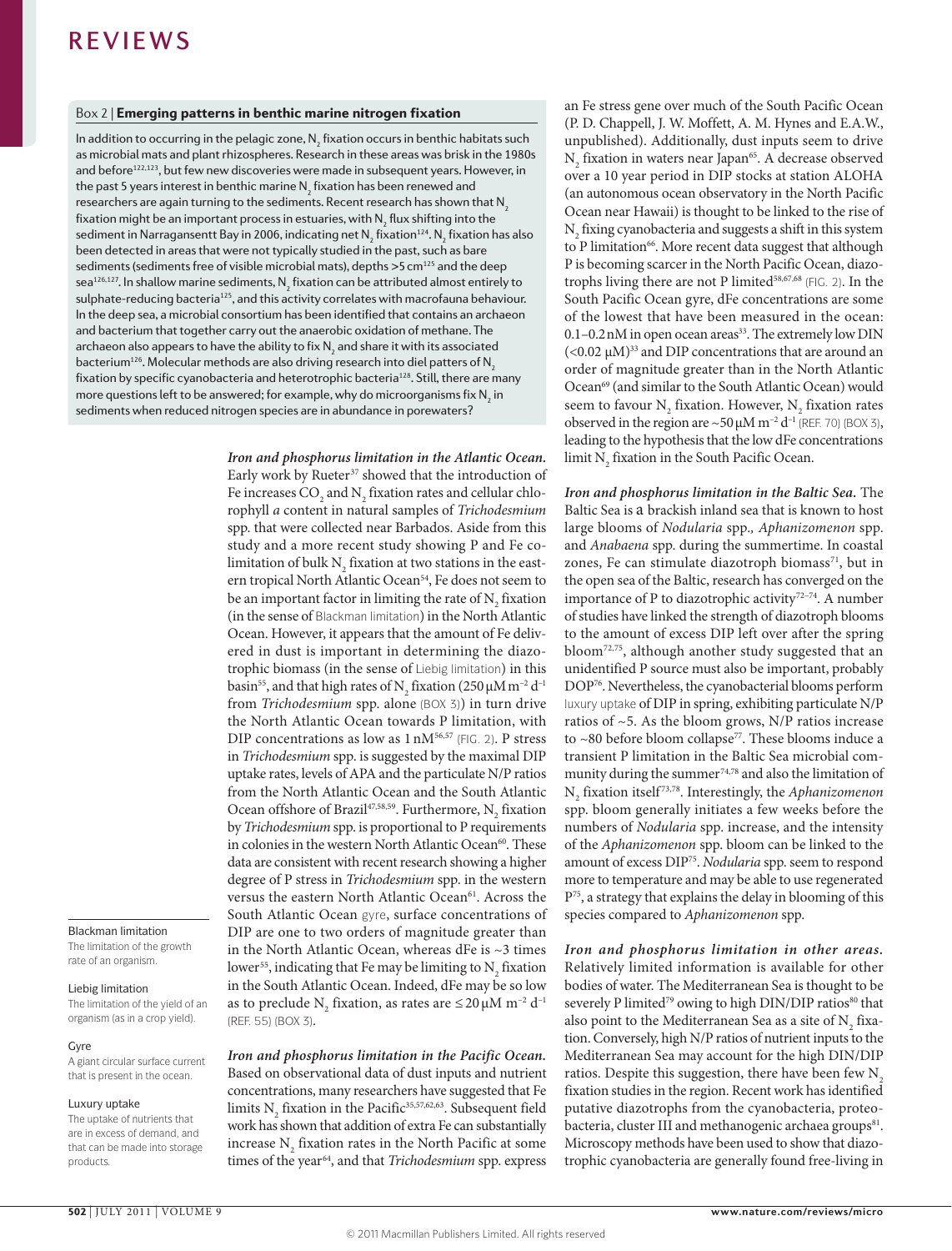## Box 3 | Setting the stage: the biogeochemistry of the ocean

 $\mathsf{N}_2$  fixation is generally thought to occur in warm, oligotrophic waters stretching roughly from 30°N to 30°S (REF. 5). Fe in the open ocean derives from the deposition of dust from adjacent desert areas. In general, the oceans in the northern hemisphere receive greater dust inputs than the southern oceans owing to the greater land mass in the northern hemisphere<sup>63</sup>. This is particularly true in the North Atlantic Ocean, where the Sahel and Sahara provide a large dust source causing dissolved Fe (dFe) concentrations of around 1nM, compared to ~0.3nM in the South Atlantic Ocean<sup>32,55</sup> (see the table). dFe levels are consistent across the entire Pacific at 0.1–0.2 nM<sup>33,62</sup>. However, dFe is elevated near islands such as the Hawaiian archipelago<sup>62</sup>. In the Arabian, Baltic and Mediterranean Seas dFe concentrations are relatively high, ≥1nM<sup>129–131</sup>, with concentrations in the Baltic Sea probably being affected by land runoff<sup>71,131</sup>.

Dissolved inorganic P (DIP) concentrations in much of the open ocean range from 100–200 nM<sup>55,69,132</sup> except in the North Atlantic, where they can be below 1nM in the western basin<sup>56,57</sup>. Dissolved inorganic nitrogen (DIN) concentrations, conversely, are universally low in oligotrophic surface waters<sup>33,55,132</sup>, causing nutrient ratios in the North and South Pacific Oceans, and the South Atlantic Ocean to be much lower than the Redfield ratio, and much higher than 16/1 in the North Atlantic. DIP concentrations in the Arabian and Baltic Seas are seasonally variable and can be >1μM during mixing periods72,86, but undetectable in the warm stratified period, with DIN/DIP ratios of less than 16/1 (REFS 78,86). DIP concentrations are also extremely low in the Mediterranean Sea owing to the anti-estuarine circulation of water, and DIN/ DIP ratios are consequently high at ~30 (REF. 80).

Because of differences in sampling effort, N<sub>2</sub> fixation rates in some areas are better understood than others. In the North Atlantic Ocean, N<sub>2</sub> fixation by *Trichodesmium* spp. alone can be 250 μmol N m<sup>-2</sup> d<sup>-1</sup> in the season in which N<sub>2</sub> fixation occurs<sup>4</sup>, whereas bulk water rates are only about 20 μmol N m<sup>-2</sup> d<sup>-1</sup> in the South Atlantic Ocean<sup>55</sup>. In the North Pacific Ocean, rates are about 100 µmol N m<sup>-2</sup> d<sup>-1</sup> (REFS 15,133) but can be much higher, and rates in the South Pacific Ocean are 50 μmol N m<sup>-2</sup> d<sup>-1</sup> (REF. 70). Biological estimates of N<sub>2</sub> fixation in the Arabian Sea range from 16–122 μmol N m<sup>-2</sup> d<sup>-1</sup> (REF. 85). N<sub>2</sub> fixation in the Baltic Sea is highly seasonal, ranging from as low as 20 μmol N m<sup>-2</sup> d<sup>-1</sup> in the winter up to 2,500 μmol N  $m^{-2}$  d<sup>-1</sup> during summertime cyanobacterial blooms<sup>134</sup>, whereas rates seem extremely low in the Mediterranean Sea at  $\sim$ 3 μmol N m<sup>-2</sup> d<sup>-1</sup> (REF. 83).

| Location          | Dust deposition  | $dFe$ (nM)            | DIP (nM)            | <b>DIN/DIP</b> | $N_2$ fixation ( $\mu$ mol N m <sup>-2</sup> d <sup>-1</sup> ) |
|-------------------|------------------|-----------------------|---------------------|----------------|----------------------------------------------------------------|
| North Atlantic    | very high        | $0.2 - 1.2$           | $0.2 - 5$           | ~230           | 250 (annual average)                                           |
| Ocean             | (REF. 63)        | (REFS 32,55)          | (REFS 56.57)        | (REF. 57)      | (REF, 4)                                                       |
| South Atlantic    | very low         | $0.1 - 0.4$           | ~200                | ~1             | $\sim$ 20 (spring)                                             |
| Ocean             | (REF. 63)        | (REF. 55)             | (REF. 55)           | (REF. 55)      | (REF. 55)                                                      |
| North Pacific     | low              | $0.1 - 0.3$           | $10 - 100$          | ~1             | 30–120 (annual range)                                          |
| Ocean             | (REF. 63)        | (REF. 62)             | (REF. 132)          | (REF. 57)      | (REF. 133)                                                     |
| South Pacific     | very low         | $0.1 - 0.2$           | $110 - 240$         | ~1             | $30 - 70$ (spring)                                             |
| Ocean             | (REF. 63)        | (REF. 33)             | (REF. 69)           | (REF. 33)      | (REF. 70)                                                      |
| Arabian Sea       | high             | $0.5 - 1$             | $BD-1.000$          | >13            | 16-122 (annual estimate)                                       |
|                   | (REF. 63)        | (REF. 129)            | (REF. 86)           | (REF. 86)      | (REF. 85)                                                      |
| Mediterranean Sea | high             | $0.2 - 1.2$           | $BD-70$             | ~28            | $\sim$ 3 (spring and summer)                                   |
|                   | (REF. 63)        | (REF. 130)            | (REF. 135)          | (REF. 80)      | (REF. 83)                                                      |
| <b>Baltic Sea</b> | low<br>(REF. 63) | $3 - 7$<br>(REF. 131) | BD-800<br>(REF. 72) | $5 - 40$       | $\sim$ 2500 (summer peak)<br>(REF. 134)                        |

BD, below detectable limits.

low abundance and ranging in size from  $0.2-3 \mu m^{82}$ , and DDAs are also found in low abundance<sup>25</sup>. Measured N<sub>2</sub> fixation rates are also very low  $(\sim 3 \,\mu\text{M m}^{-2}\text{d}^{-1})^{83}$  (BOX 3), and it was recently concluded that extreme P limitation precludes substantial  $N_{2}$  fixation in the eastern basin of the Mediterranean Sea<sup>84</sup>.

The Arabian Sea has long been known to host large blooms of *Trichodesmium* spp.<sup>85</sup>; however, the constraints on  $N_2$  fixation rates in this region are not well understood. The presence of large amounts of excess DIP in surface waters<sup>86</sup> and the apparent link between *Trichodesmium* spp. abundances and dust deposition<sup>87</sup> suggest that Fe may be the limiting nutrient. This area is also strongly affected by physical factors, and blooms may be triggered by the calm, inter-monsoon periods87. In the nearby Red Sea, *Trichodesmium* spp. and gammaproteobacteria have been detected, and N<sub>2</sub> fixation rates are low and possibly P limited<sup>88</sup>.

## Diazotrophic distribution in the open ocean

The distribution of physiologically and morphologically different diazotrophic species has ramifications for the potential for  $N_2$  fixation in a given area and the fate of recently fixed N in surface waters. It is apparent from qPCR quantification and microscopy techniques that *Trichodesmium* spp. are the most abundant and perhaps the dominant diazotrophs in parts of the North Atlantic Ocean<sup>12-14,89</sup>, whereas the Pacific can be dominated — at least numerically — by the unicellular diazotrophs, particularly UCYN-A12,18 (FIG. 2). Recent work indicates that dFe concentrations could be controlling the distribution of diazotrophic species. *Trichodesmium* spp. are abundant in the North Atlantic Ocean, where dFe concentrations are relatively high, but not in the South Atlantic Ocean, where dFe concentrations are extremely low<sup>55</sup>. Additionally, *Trichodesmium* spp. may have a selective advantage in low P areas (that is, the North Atlantic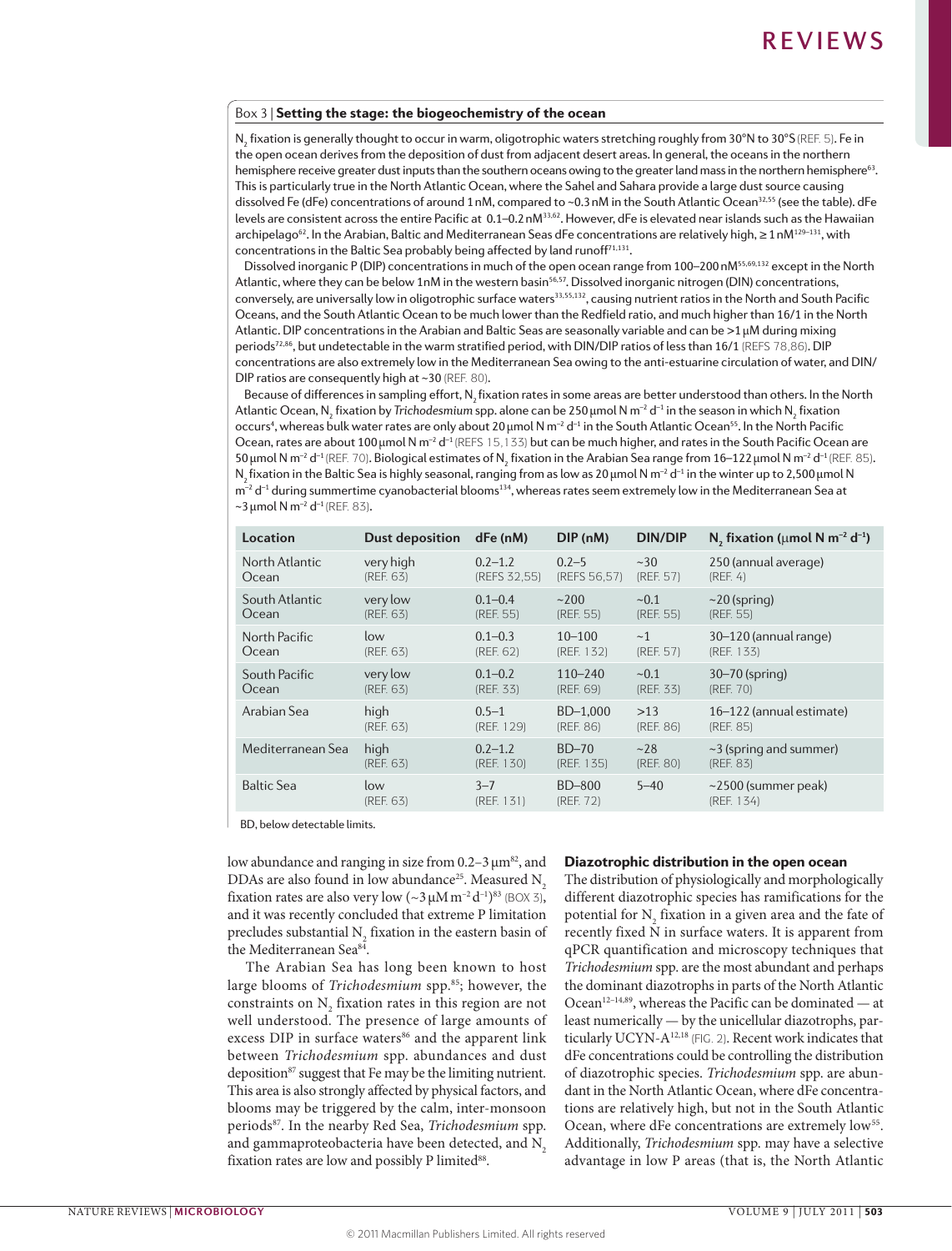

the ocean. Relative N<sub>2</sub> fixation and information on the prevailing limiting nutrient are shown in each area by the fill colour Figure 2 | **Summary of the distribution of nitrogen fixation rates, diazotrophic species and nutrient limitation in**  and outline, respectively, and the source and relative strength of dust sources are shown by the size of the grey arrows. The diazotrophic species that dominate in each basin are indicated, with other types noted if they are found at high abundance in specific environments. Much of the abundance data available come from late spring–early autumn in each hemisphere, when higher overall abundances are expected. Robust seasonal data sets of diazotroph biomass are only available for limited locations, so it is less clear how the global patterns may change temporally. DDA, diatom diazotroph association; EQ, equator.

Ocean), as they have the genetic capability to use phosphonates. Within each basin, there is also evidence for smaller-scale variation in the populations. In one study in the tropical North Atlantic Ocean, *Trichodesmium* spp. were shown to dominate across much of the basin, except near the Cape Verde Islands where UCYN-A was most abundant<sup>14</sup>. In the Pacific, *Trichodesmium* spp. can be seen in relatively high abundances near the Hawaiian Islands<sup>90</sup>, where dFe concentrations are elevated<sup>34,62</sup>. In the central gyre, however, dFe concentrations are very low (~0.1 nM)<sup>62</sup>, *Trichodesmium* spp. are not common, and  $\mathrm{N}_\mathrm{2}$  fixation seems to be carried out by small unicellular cyanobacteria12,90. The apparent dominance of the North Pacific Ocean by UCYN-A12 supports the hypothesis that the extremely low Fe concentrations inhibit *Trichodesmium* spp. growth in the North Pacific Ocean, but are high enough for picodiazotrophs and nanodiazotrophs. A similar distribution of  $N_2$  fixation is seen in the equatorial Pacific, with fixation being carried out by *Trichodesmium* spp. near Papua New Guinea but by small diazotrophs in open waters $91$ . In the understudied central southern gyres of the Atlantic and Pacific Oceans, there is evidence of the occurrence of unicellular cyanobacteria<sup>18</sup>, but more work needs to be done to confirm the importance of unicellular diazotrophs in this region.

Heterocystous symbionts have a much patchier distribution throughout the world's oceans, probably because the diatom hosts require silicon to build their cell walls. Hence, research to date has identified the largest densities of DDAs in the Amazon River plume14,26,28,92, which delivers high concentrations of nutrients — including silicate — to a large area of the tropical North Atlantic Ocean<sup>28</sup>. DDAs have also been found in the Gulf of Guinea near the Congo River plume93, the Mediterranean Sea25 and across the Pacific Ocean<sup>27</sup>. In these regions, abundance is low compared to the Amazon River plume, and it is not clear what promotes the growth of these organisms in the open ocean. Although their distribution and abundance appear patchy, evidence suggests that DDAs are highly efficient at exporting C(REF. 28), and thus these species could be very important where they occur.

Given the differential dominance of different groups of diazotrophs in the oceans, it is likely that the fate of recently fixed N will also differ geographically. The modes of transfer of newly fixed N into the food web or of export from surface waters are not well known, but probably differ based on morphology, chemical composition and size differences between diazotrophic species<sup>6</sup>. Trichodesmium spp. have only one well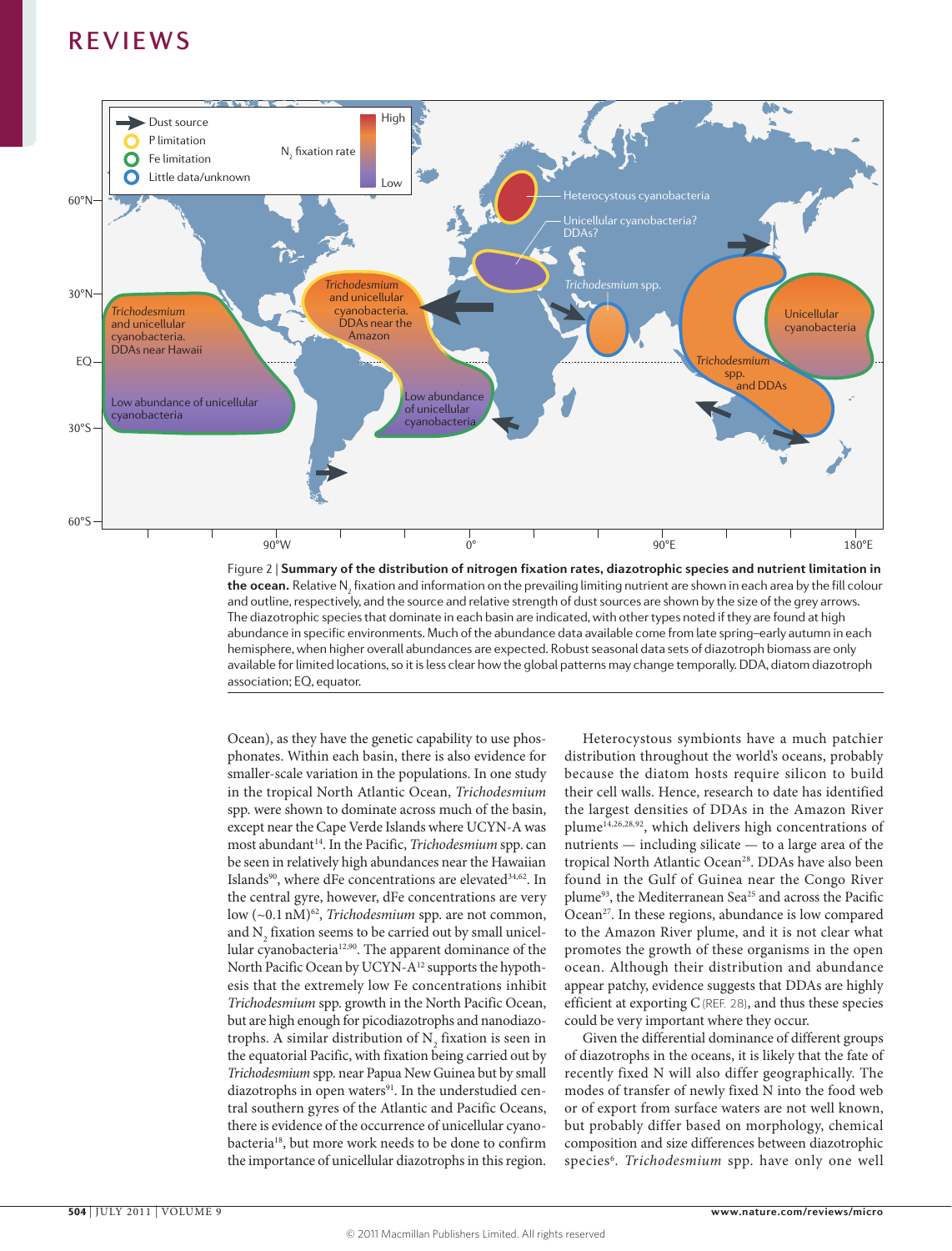characterized grazer, *Macrosetella gracilis*, which lives its life attached to *Trichodesmium* spp*.* colonies and is probably only responsible for a small amount of mortality94. However, *Trichodesmium* spp. also appear to release newly fixed  $N<sup>95</sup>$ . To date, nothing is known about the grazing, recycling or export of *C. watsonii*  and UCYN-A. Grazing, sinking and nutrient release in diazotrophs control the fate of newly fixed N and thus its impact on the global C cycle. These factors are important to consider in the future.

## Future study of marine nitrogen fixation

*Nitrogen fixation in lower temperature waters.* Although marine  $N_2$  fixation is generally associated with warmer tropical and subtropical surface waters, the process of  $N_2$  fixation is not intrinsically inhibited by temperature and can occur at temperatures near  $0^{\circ}C^{96}$ . However, individual species have optimal temperatures, thus temperature may affect species distribution; for example*,* it has been proposed that warm waters allow for the high respiration rates that preclude the need for a heterocyst and thus select against free-living heterocystous forms<sup>97</sup>. Colder surface waters at higher latitudes are often associated with upwelling of nutrients (including fixed N), presumably selecting against  $N_2$  fixation. Despite this,  $N_2$  fixation by small diazotrophs has been reported in two Leuwin Current eddies at temperatures of 18 °C and 15 °C<sup>98</sup>. It has also been found at 18-20 °C in the English Channel (which was linked through an mRNA *nifH* library to the presence of UCYN-A, proteobacteria and the anaerobic cluster III group<sup>99</sup>) and at 19 °C off the coast of California (which was attributed to UCYN-A<sup>21</sup>). Thus, N<sub>2</sub> fixation by small diazotrophs can occur at temperatures that are lower than previously thought, but deeper investigation of the physiological basis of these occurrences is warranted.

*Control of nitrogen fixation by carbon dioxide.* In light of increasing atmospheric  $\text{CO}_2$  concentrations and acidification of surface waters, it is important to understand how these related factors will affect  $N_2$  fixation in the ocean in the future. Experiments by multiple investigators with *T. erythraeum* str. IMS101 show higher growth and  $\mathrm{N}_\mathrm{2}$  fixation rates under increased CO<sub>2</sub> concentrations<sup>100–102</sup>, suggesting that  $N_2$  fixation by open ocean diazotrophs could provide negative feedback on the increase in global  $\mathrm{CO}_2$  concentrations through an increase in new N to drive the biological pump. However, the positive effect of increased  $\mathrm{CO}_2$  at current ocean temperatures is not as pronounced when temperatures are increased<sup>103</sup>. *C. watsonii* str. WH8501 shows a similar response to *T. erythraeum* str. IMS101 when faced with increased  $\mathrm{CO}_2^{-41}$ ; however,  $\mathrm{CO}_2$  had no effect during Fe depletion, indicating that low Fe could temper the effect of CO<sub>2</sub> on *C. watsonii* in future climate scenarios. Higher  $\mathrm{CO}_2$  concentrations may allow greater efficiency in the C concentrating mechanism, freeing up energy to be shunted towards N<sub>2</sub> fixation<sup>100–102,104</sup>. In *N. spumegina*, increased  $\mathrm{CO}_\mathrm{2}$  may have the opposite effect, substantially decreasing growth and  $N_2$  fixation rates<sup>105</sup>. The authors speculate that more acidic conditions impede the transfer of compounds between heterocystous and vegetative cells<sup>105</sup>. However, more research on this topic is needed before general conclusions can be drawn.

Research on the interaction of factors that are likely to change in concert and the long-term effects of exposure to higher  $CO<sub>2</sub>$  are the next step to truly understanding how  $N_2$  fixation will change in the future in a human-influenced ocean.

*Fixed nitrogen as an inhibitor of nitrogen fixation.* Fixed N has long been recognized as an inhibitor of N<sub>2</sub> fixation, as it is an energetically costly process to carry out in comparison to ammonia assimilation.  $N_2$  fixation in most diazotrophs examined is inhibited by mM concentrations of ammonia106, whereas mM concentrations of nitrate shut down  $N_2$  fixation in some strains<sup>107</sup> but have little to no effect in others<sup>108</sup>. The increased energy requirement for the reduction of nitrate after uptake compared to 'direct' assimilation of ammonia might explain these differences.A recent modelling exercise predicted that some of the largest areas of  $N_2$  fixation in the ocean occur in or near waters that contain measurable amounts of nitrate<sup>109</sup>, thus some recent studies have begun to question the strength of feedback inhibition of fixed N species on marine  $N_2$  fixation. Addition of ammonia to natural samples of *Trichodesmium* spp. can shut down nitrogenase activity<sup>110</sup>; however, culture studies have shown mixed results, with some indicating that short-term additions of fixed N sources do not reduce activity<sup>111,112</sup>, whereas others show a reduction in activity under these conditions<sup>113</sup>. Finally,  $N_2$  fixation has been shown in the nitrate-rich upwelling areas off Chile<sup>70</sup>, demonstrating that  $N_2$  fixation may not be as strongly regulated by fixed N as previously presumed.

*Physical forcing of N2 fixation.* It has long been known that biological processes in the ocean can be driven by physical processes, but only recently have researchers specifically begun to look at physical forcing of  $N_2$  fixation. Davis and McGillicuddy<sup>114</sup> found that *Trichodesmium* spp. abundance in the North Atlantic Ocean correlated with anticyclonic eddies, suggesting that  $\mathrm{N}_2$  fixation is enhanced inside these mesoscale features. This phenomenon has since been studied in the North Pacific Ocean, where  $N_2$  fixation in an anticyclonic eddy was found to be higher than the rates that are typically found at nearby Station ALOHA115. Over a 3-year timecourse, spikes in  $N_2$  fixation at Station ALOHA can also be linked to sea surface height anomalies that suggest the presence of anticyclonic eddies<sup>116</sup>. Finally, depthintegrated  $N_2$  fixation was found to be 2.5 times greater in a warm core eddy versus a cold core eddy off the west coast of Australia98. These studies provide intriguing insights, but more research is needed to fully understand the mechanisms behind physical forcing of  $N_2$  fixation in the ocean.

 $Heterotrophic$   $nitrogen$   $fixation$ . Heterotrophic  $\mathrm{N}_2$  fixation is a potentially new paradigm in marine  $N_2$  fixation, as heterotrophic organisms are secondary producers that use dissolved organic C for energy generation. This

### Eddies

Small-scale circular currents in which the water inside is typically different from the water outside.

### C concentrating mechanism

The mechanism that increases the concentration of  $CO<sub>2</sub>$ around ribulose-1,5 bisphosphate carboxylase oxygenase (RuBisCo), in order to increase the rate of photosynthesis.

#### Anticyclonic eddies

Eddies with warm interior water and a centre that is slightly higher than the surrounding sea surface. They rotate clockwise in the northern hemisphere and anticlockwise in the southern hemisphere.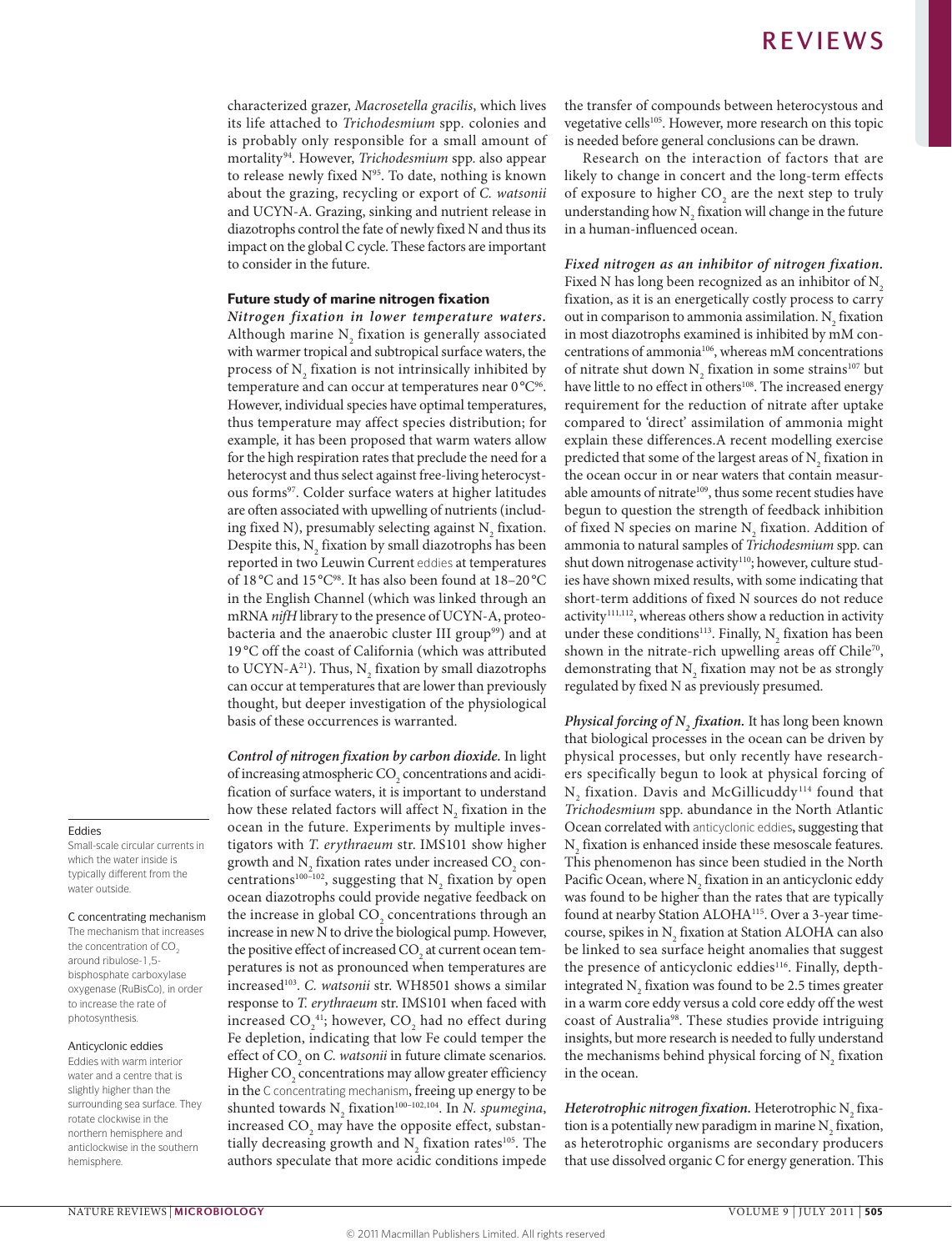is an important difference from the more commonly recognized primary producing diazotrophs discussed above (not including UCYN-A, which is photoheterotrophic), as they will not concomitantly fix  $CO_2$ , but will instead produce it. Throughout the world's oceans, noncyanobacterial *nifH* genes have been identified including those of alphaproteobacteria, gammaproteobacteria and phylotypes from *nifH* of cluster III (see REF. 7); however, it is unclear whether this genetic potential translates into nitrogenase activity. Evidence of expression of these *nifH* genes has been found in cDNA libraries from the Mediterranean Sea<sup>81</sup>, the eastern North Atlantic Ocean and the English Channel<sup>99</sup>, and qPCR has been used to quantify expression of *nifH* in gammaproteobacteria<sup>117,118</sup>. However, direct uptake of  $N_{2}$  by heterotrophic bacteria in the water column has yet to be shown, thus the potential contribution of these organisms to marine  $N_2$  fixation is undetermined. Additionally, how do organic C availability and concentration control the process of  $N_2$  fixation, and what mechanism(s) do diazotrophs use to protect nitrogenase from  $O_2$  inactivation? These questions highlight only a few reasons why research on heterotrophic  $N_{2}$  fixation is likely to gain momentum in the coming years. We speculate that the attachment of bacteria to particles could be a mechanism to deal with some of the challenges heterotrophic diazotrophs might face.

## The emerging global picture

The accumulating data suggest a range of factors that may constrain N<sub>2</sub> fixation *in situ*. On the larger scale, temperature seems to set the limits of where different diazotrophs can exist, although it is important to note that temperature may be correlated to other factors that control geographical ranges. Large dust inputs into the tropical North Atlantic Ocean from the Sahel and Sahara appear to foster higher availability of Fe in the tropical and subtropical North Atlantic Ocean, thereby stimulating N<sub>2</sub> fixation, which causes drawdown of DIP and makes DIP availability a more important constraint on  $N_2$  fixation than Fe. By contrast, excess DIP in surface waters of the tropical and subtropical Pacific Ocean (both North and South) and the South Atlantic Ocean coupled with low deposition rates of Fe from the atmosphere seems to drive diazotrophy to Fe limitation<sup>55</sup>. Recent modelling efforts have integrated physiological parameters of diazotrophs and generated global maps of diazotroph limitation that are roughly consistent with this picture<sup>119</sup>, suggesting that the underlying controls on diazotrophy are becoming better understood. However, it is important to note that high or low dust deposition does not necessarily predict the presence of  $N_2$  fixation. For example, relatively high dust deposition to the Mediterranean Sea should support  $N_2$  fixation there except DIP levels are too low, whereas  $N_2$ fixation occurs at extremely high rates in the landlocked Baltic Sea despite the relatively low dust deposition (Fe and other nutrients are probably supplied by river and terrestrial runoff). The presence of fixed N probably also has an effect on global diazotroph distributions by selecting against  $N_2$  fixation; however, the concentration at which inhibition occurs may be higher than previously thought and dependent on the type of diazotrophs present. Finally, at current atmospheric concentrations,  $CO<sub>2</sub>$  may also have a role in determining the total amount of  $N_2$  fixation in the ocean and might increase  $N_2$  fixation rates in the future as humans continue to discharge CO<sub>2</sub> into the atmosphere.

In parallel, recent molecular evidence indicates that the relative dominance of different diazotrophic groups also varies among ocean basins. Microdiazotrophs such as *Trichodesmium* spp. seem to have a more predominant role in the North Atlantic Ocean compared to nanodiazotrophs such as *C. watsonii* and other small coccoid cyanobacteria13,92, whereas nanodiazotrophs are seemingly more dominant though much of the North Pacific Ocean<sup>12,91</sup>. We posit that the cause of these emergent patterns is the differences in nutrient inputs and cycling in distinct parts of the ocean (FIG. 2). Understanding the distribution of these diazotrophic species is important because the fate of the N (and potentially C) fixed by these different and contrasting groups may follow distinct pathways into marine food webs, thus differentially influencing the biological pump.

With the prospect of upper ocean warming and acidification as a result of global climate change, as well as the increasing anthropogenic flux of reactive N to the sea<sup>120</sup>, the magnitude, distribution and importance of marine  $N_2$  fixation is likely to change, although research into how is just beginning. Despite decades of advances, the marine N cycle remains poorly understood, and with climate- and human-induced changes on the horizon, the continued study of oceanic  $N_2$  fixation is important for our broader understanding of ocean biogeochemistry now and in the future.

- 1. Dugdale, R. C. & Goering, J. J. Uptake of new and regenerated forms of nitrogen in primary productivity. *Limnol. Oceanogr.* **12**, 196–206 (1967).
- Eppley, R. W. & Peterson, B. J. Particulate organicmatter flux and planktonic new production in the deep ocean. *Nature* **282**, 677–680 (1979).
- 3. Longhurst, A. R. & Harrison, W. G. The biological pump – profiles of plankton production and consumption in the upper ocean. *Prog. Oceanogr.* **22**, 47–123 (1989). Capone, D. G. et al. Nitrogen fixation by
- *Trichodesmium* spp.: an important source of new nitrogen to the tropical and subtropical North Atlantic Ocean. *Global Biogeochem. Cycles* **19**, GB2024 (2005). **An extensive review of the physiology, ecology and biogeochemistry of** *Trichodesmium* **spp. in the North Atlantic Ocean.**
- 5. Capone, D. G., Zehr, J. P., Paerl, H. W., Bergman, B. & Carpenter, E. J. *Trichodesmium*, a globally significant

marine cyanobacterium. *Science* **276**, 1221–1229 (1997).

- 6. Zehr, J. P. & Paerl, H. W. in *Microbial Ecology of the Oceans* (ed. Kirchman, D. L.) 481–525 (John Wiley & Sons, New Jersey, 2008).
- 7. Riemann, L., Farnelid, H. & Steward, G. F. Nitrogenase genes in non-cyanobacterial plankton: prevalence, diversity and regulation in marine waters. *Aquat. Microb. Ecol.* **61**, 235–247 (2010).
- 8. Zehr, J. P. Nitrogen fixation by marine cyanobacteria. *Trends Microbiol.* **19**, 162–173 (2011).
- 9. Berman-Frank, I. *et al.* Segregation of nitrogen fixation and oxygenic photosynthesis in the marine cyanobacterium *Trichodesmium*. *Science* **294**, 1534–1537 (2001).
- 10. Breitbarth, E., Oschlies, A. & LaRoche, J. Physiological constraints on the global distribution of

*Trichodesmium* — effect of temperature on

- diazotrophy. *Biogeosciences* **4**, 53–61 (2007).<br>11. Zehr, J. P. *et al.* Unicellular cyanobacteria fix N<sub>2</sub> in the subtropical North Pacific Ocean. *Nature* **412**, 6 35–638 (2001).
- 12. Church, M. J., Bjorkman, K. M., Karl, D. M., Saito, M. A. & Zehr, J. P. Regional distributions of nitrogenfixing bacteria in the Pacific Ocean. *Limnol. Oceanogr.*  **53**, 63–77 (2008).
- 13. Langlois, R. J., Hummer, D. & LaRoche, J. Abundances and distributions of the dominant *nifH* phylotypes in the Northern Atlantic Ocean. *Appl. Environ. Microbiol.* **74**, 1922–1931 (2008).
- 14. Goebel, N. L. *et al.* Abundance and distribution of major groups of diazotrophic cyanobacteria and their potential contribution to  $N<sub>2</sub>$  fixation in the tropical Atlantic Ocean. *Environ. Microbiol.* **12**, 3272–3289 (2010).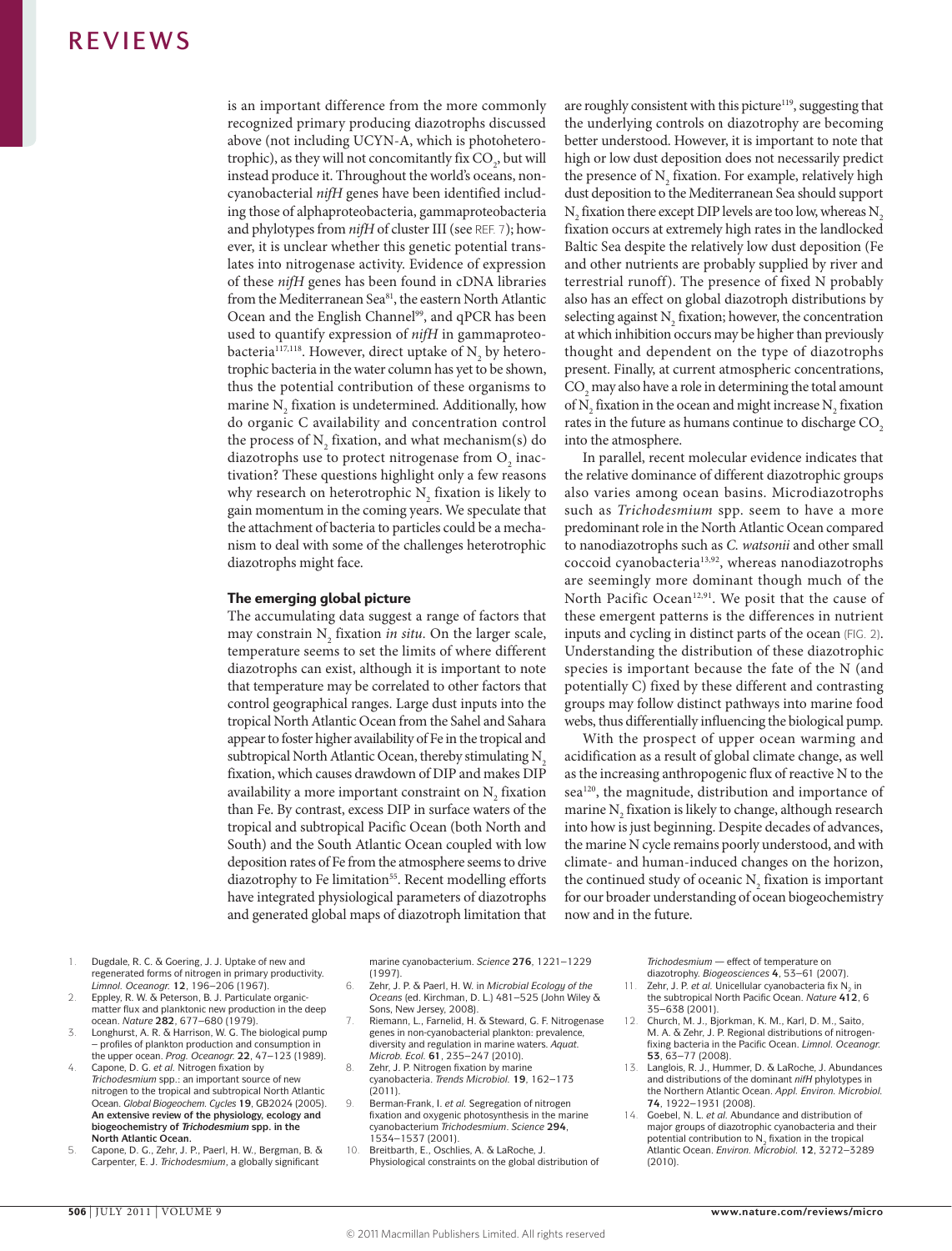- 15. Montoya, J. P. et al. High rates of N<sub>2</sub> fixation by unicellular diazotrophs in the oligotrophic Pacific Ocean. *Nature* **430**, 1027–1031 (2004).
- 16. Webb, E. A., Ehrenreich, I. M., Brown, S. L., Valois, F. W. & Waterbury, J. B. Phenotypic and genotypic characterization of multiple strains of the diazotrophic cyanobacterium, *Crocosphaera watsonii*, isolated from the open ocean. *Environ. Microbiol.* **11**, 338–348  $(2009)$
- 17. Zehr, J. P., Bench, S. R., Mondragon, E. A., McCarren, J. & DeLong, E. F. Low genomic diversity in tropical oceanic N2-fixing cyanobacteria. *Proc. Natl Acad. Sci. USA* **104**, 17807–17812 (2007).
- 18. Moisander, P. H. *et al.* Unicellular cyanobacterial distributions broaden the oceanic N<sub>2</sub> fixation domain. *Science* **327**, 1512–1514 (2010).
- 19. Tripp, H. J. *et al.* Metabolic streamlining in an openocean nitrogen-fixing cyanobacterium. *Nature* **464**, 90–94 (2010). **An excellent paper describing the genome of an important uncultured cyanobacterium, which was**

**assembled from sorted environmental samples, and detailing its novel metabolism.** 20. Zehr, J. P. *et al.* Globally distributed uncultivated

- oceanic  $N_2$ -fixing cyanobacteria lack oxygenic Photosystem II. *Science* **322**, 1110–1112 (2008). 21. Needoba, J. A., Foster, R. A., Sakamoto, C., Zehr, J. P.
- & Johnson, K. S. Nitrogen fixation by unicellular diazotrophic cyanobacteria in the temperate oligotrophic North Pacific Ocean. *Limnol. Oceanogr.* **52**, 1317–1327 (2007).
- 22. Lehtimaki, J., Moisander, P., Sivonen, K. & Kononen, K. Growth, nitrogen fixation, and nodularin production by two Baltic sea cyanobacteria. *Appl. Environ. Microbiol.*  **63**, 1647–1656 (1997).
- 23. Laamanen, M., Kuosa, H. & Maximum, S. Annual variability of biomass and heterocysts of the N<sub>2</sub>-fixing<br>cyanobacterium *Aphanizomenon flos-aquae* in the Baltic Sea with reference to *Anabaena* spp. and *Nodularia spumigena*. *Boreal Environ. Res.* **10**, 19–30 (2005).
- 24. Foster, R. A. & Zehr, J. P. Characterization of diatom-cyanobacteria symbioses on the basis of *nifH*, *hetR* and 16S rRNA sequences. *Environ. Microbiol.* **8**, 1913–1925 (2006).
- 25. Bar Zeev, E. *et al.* Seasonal dynamics of the endosymbiotic, nitrogen-fixing cyanobacterium *Richelia intracellularis* in the eastern Mediterranean Sea. *ISME J.* **2**, 911–923 (2008).
- Carpenter, E. J. *et al.* Extensive bloom of a N<sub>2</sub> fixing diatom/cyanobacterial association in the tropical Atlantic Ocean. *Mar. Ecol. Prog. Ser.* **185**, 273–283 (1999).
- 27. Venrick, E. L. Distribution and significance of *Richelia intracellularis* Schmidt in North Pacific central gyre. *Limnol. Oceanogr.* **19**, 437–445 (1974).
- 28. Subramaniam, A. *et al.* Amazon River enhances diazotrophy and carbon sequestration in the tropical North Atlantic Ocean. *Proc. Natl Acad. Sci. USA* **105**, 10460–10465 (2008). **A paper detailing how the Amazon River enhances N2 fixation and how the different diazotrophs**
- **present affect carbon sequestration in the area.** 29. Falkowski, P. G., Barber, R. T. & Smetacek, V. Biogeochemical controls and feedbacks on ocean
- primary production. *Science* **281**, 200–206 (1998). Kustka, A. B. *et al.* Iron requirements for dinitrogenand ammonium-supported growth in cultures of *Trichodesmium* (IMS 101): comparison with nitrogen fixation rates and iron: carbon ratios of field populations. *Limnol. Oceanogr.* **48**, 1869–1884 (2003).
- 31. Berman-Frank, I., Cullen, J. T., Shaked, Y., Sherrell, R. M. & Falkowski, P. G. Iron availability, cellular iron quotas, and nitrogen fixation in *Trichodesmium*. *Limnol. Oceanogr.* **46**, 1249–1260 (2001).
- 32. Bergquist, B. A. & Boyle, E. A. Dissolved iron in the tropical and subtropical Atlantic Ocean. *Global Biogeochem. Cycles* **20,** GB1015 (2006).
- 33. Blain, S., Bonnet, S. & Guieu, C. Dissolved iron distribution in the tropical and sub tropical South Eastern Pacific. *Biogeosciences* **5**, 269–280 (2008).
- 34. Boyle, E. A., Bergquist, B. A., Kayser, R. A. & Mahowald, N. Iron, manganese, and lead at Hawaii Ocean Time-series station ALOHA: temporal variability and an intermediate water hydrothermal plume. *Geochim. Cosmochim. Acta* **69**, 933–952  $(2005)$
- 35. Wu, J. F., Boyle, E., Sunda, W. & Wen, L. S. Soluble and colloidal iron in the olgotrophic North Atlantic and North Pacific. *Science* **293**, 847–849 (2001).
- 36. Paerl, H. W., Prufertbebout, L. E. & Guo, C. Z. Ironstimulated N<sub>2</sub> fixation and growth in natural and cultured populations of the planktonic marine cyanobacteria *Trichodesmium* spp. *Appl. Environ. Microbiol.* **60**, 1044–1047 (1994).
- Rueter, J. G. Iron stimulation of photosynthesis and nitrogen-fixation in *Anabaena*-7120 and *Trichodesmium*  (Cyanophyceae). *J. Phycol.* **24**, 249–254 (1988).
- 38. Chappell, P. D. & Webb, E. A. A molecular assessment of the iron stress response in the two phylogenetic clades of *Trichodesmium*. *Environ. Microbiol.* **12**, 13–27 (2010).
- 39. Kupper, H. *et al.* Iron limitation in the marine cyanobacterium *Trichodesmium* reveals new insights into regulation of photosynthesis and nitrogen fixation. *New Phytol.* **179**, 784–798 (2008).
- Shi, T., Sun, Y. & Falkowski, P. G. Effects of iron limitation on the expression of metabolic genes in the marine cyanobacterium *Trichodesmium erythraeum* IMS101. *Environ. Microbiol.* **9**, 2945–2956 (2007).
- 41. Fu, F. X. *et al.* Interactions between changing  $pCO_2$ , N<sub>2</sub> fixation, and Fe limitation in the marine unicellular cyanobacterium *Crocosphaera*. *Limnol. Oceanogr.* **53**, 2472–2484 (2008).
- 42. Saito, M. A. *et al.* Iron conservation by reduction of metalloenzyme inventories in the marine diazotroph *Crocosphaera watsonii*. *Proc. Natl Acad. Sci. USA* **108**, 2184–2189 (2011).
- 43. Paczuska, L. & Kosakowska, A. Is iron a limiting factor of *Nodularia spumigena* blooms? *Oceanologia* **45**, 679–692 (2003).
- 44. Van Mooy, B. A. S. *et al.* Phytoplankton in the ocean use non-phosphorus lipids in response to phosphorus scarcity. *Nature* **458**, 69–72 (2009).
- 45. Fu, F. X., Zhang, Y. H., Bell, P. R. F. & Hutchins, D. A. Phosphate uptake and growth kinetics of *Trichodesmium* (Cyanobacteria) isolates from the North Atlantic Ocean and the Great Barrier Reef, Australia. *J. Phycol.* **41**, 62–73 (2005).
- 46. Mulholland, M. R., Floge, S., Carpenter, E. J. & Capone, D. G. Phosphorus dynamics in cultures and natural populations of *Trichodesmium* spp. *Mar. Ecol. Prog. Ser.* **239**, 45–55 (2002).
- Krauk, J. M., Villareal, T. A., Sohm, J. A., Montoya, J. P. & Capone, D. G. Plasticity of N: P ratios in laboratory and field populations of *Trichodesmium* spp. *Aquat. Microb. Ecol.* **42**, 243–253 (2006).
- 48. White, A. E., Spitz, Y. H., Karl, D. M. & Letelier, R. M. Flexible elemental stoichiometry in *Trichodesmium* spp. and its ecological implications. *Limnol. Oceanogr.* **51**, 1777–1790 (2006).
- 49. Orchard, E. D., Webb, E. A. & Dyhrman, S. T. Molecular analysis of the phosphorus starvation response in *Trichodesmium* spp. *Environ. Microbiol.* **11**, 2400–2411 (2009).
- 50. Dyhrman, S. T. *et al.* Phosphonate utilization by the globally important marine diazotroph *Trichodesmium*.
- *Nature* **439**, 68–71 (2006). 51. Beversdorf, L. J., White, A. E., Bjorkman, K. M., Letelier, R. M. & Karl, D. M. Phosphonate metabolism by *Trichodesmium* IMS101 and the production of greenhouse gases. *Limnol. Oceanogr.* **55**, 1768–1778 (2010).
- 52. Dyhrman, S. T. & Haley, S. T. Phosphorus scavenging in the unicellular marine diazotroph *Crocosphaera watsonii*. *Appl. Environ. Microbiol.* **72**, 1452–1458  $(2006)$
- 53. Degerholm, J., Gundersen, K., Bergman, B. & Soderback, E. Phosphorus-limited growth dynamics in two Baltic Sea cyanobacteria, *Nodularia* sp and *Aphanizomenon* sp. *FEMS Microbiol. Ecol.* **58**, 323–332 (2006).
- 54. Mills, M. M., Ridame, C., Davey, M., La Roche, J. & Geider, R. J. Iron and phosphorus co-limit nitrogen fixation in the eastern tropical North Atlantic. *Nature* **429**, 292–294 (2004).
- 55. Moore, C. M. *et al.* Large-scale distribution of Atlantic nitrogen fixation controlled by iron availability. *Nature Geosci.* **2**, 867–871 (2009). **An excellent paper synthesizing new data with that**
- **available from databases to detail the mechanisms**  that control N<sub>2</sub> fixation in the Atlantic Ocean. 56. Cavender-Bares, K. K., Karl, D. M. & Chisholm, S. W.
- Nutrient gradients in the western North Atlantic Ocean: relationship to microbial community structure and comparison to patterns in the Pacific Ocean. *Deep Sea Res. Part I Oceanogr. Res. Pap.* **48**, 2373–2395  $(2001)$
- 57. Wu, J. F., Sunda, W., Boyle, E. A. & Karl, D. M. Phosphate depletion in the western North Atlantic Ocean. *Science* **289**, 759–762 (2000).
- 58. Sohm, J. A., Mahaffey, C. & Capone, D. G. Assessment of relative phosphorus limitation of *Trichodesmium* spp. in the North Pacific, North Atlantic, and the north coast of Australia. *Limnol. Oceanogr.* **53**, 2495–2502 (2008).
- 59. Webb, E. A., Jakuba, R. W., Moffett, J. W. & Dyhrman, S. T. Molecular assessment of phosphorus and iron physiology in *Trichodesmium* populations from the western Central and western South Atlantic. *Limnol. Oceanogr.* **52**, 2221–2232 (2007).
- 60. Sanudo-Wilhelmy, S. A. *et al.* Phosphorus limitation of nitrogen fixation by *Trichodesmium* in the central Atlantic Ocean. *Nature* **411**, 66–69 (2001).
- 61. Sohm, J. A. & Capone, D. G. Zonal differences in phosphorus pools, turnover and deficiency across the tropical North Atlantic Ocean. *Global Biogeochem. Cycles* **24**, GB2008 (2010).
- 62. Brown, M. T., Landing, W. M. & Measures, C. I. Dissolved and particulate Fe in the western and central North Pacific: results from the 2002 IOC cruise. *Geochemistry Geophysics Geosystems* **6**, Q10001 (2005).
- 63. Mahowald, N. M. *et al.* Atmospheric global dust cycle and iron inputs to the ocean. *Global Biogeochem. Cycles* **19,** GB4025 (2005).
- 64. Grabowski, M. N. W., Church, M. J. & Karl, D. M. Nitrogen fixation rates and controls at Stn ALOHA. *Aquat. Microb. Ecol.* **52**, 175–183 (2008).
- 65. Kitajima, S., Furuya, K., Hashihama, F., Takeda, S. & Kanda, J. Latitudinal distribution of diazotrophs and their nitrogen fixation in the tropical and subtropical western North Pacific. *Limnol. Oceanogr.* **54**, 537–547 (2009).
- 66. Karl, D. M., Bidigare, R. R. & Letelier, R. M. Long-term changes in plankton community structure and productivity in the North Pacific Subtropical Gyre: the domain shift hypothesis. *Deep Sea Res. Part II Top. Stud. Oceanogr.* **48**, 1449–1470 (2001).
- Hynes, A. M., Chappell, P. D., Dyhrman, S. T., Doney, S. C. & Webb, E. A. Cross-basin comparison of phosphorus stress and nitrogen fixation in *Trichodesmium*. *Limnol. Oceanogr.* **54**, 1438–1448 (2009).
- Van Mooy, B. A. S. & Devol, A. H. Assessing nutrient limitation of *Prochlorococcus* in the North Pacific subtropical gyre by using an RNA capture method.
- *Limnol. Oceanogr.* **53**, 78–88 (2008). 69. Moutin, T. *et al.* Phosphate availability and the ultimate control of new nitrogen input by nitrogen fixation in the tropical Pacific Ocean. *Biogeosciences*  **5**, 95–109 (2008).
- 70. Raimbault, P. & Garcia, N. Evidence for efficient regenerated production and dinitrogen fixation in nitrogen-deficient waters of the South Pacific Ocean: impact on new and export production estimates. *Biogeosciences* **5**, 323–338 (2008).
- 71. Stolte, W. *et al.* Stimulation of nitrogen-fixing cyanobacteria in a Baltic Sea plankton community by land-derived organic matter or iron addition. *Mar. Ecol. Prog. Ser.* **327**, 71–82 (2006).
- Lilover, M. J.  $\overline{\alpha}$  Stips, A. The variability of parameters controlling the cyanobacteria bloom biomass in the Baltic Sea. *J. Mar. Sys.* **74**, S108–S115 (2008).
- 73. Moisander, P. H., Paerl, H. W., Dyble, J. & Sivonen, K. Phosphorus limitation and diel control of nitrogenfixing cyanobacteria in the Baltic Sea. *Mar. Ecol. Prog. Ser.* **345**, 41–50 (2007).
- Nausch, M., Nausch, G. & Wasmund, N. Phosphorus dynamics during the transition from nitrogen to phosphate limitation in the central Baltic Sea. *Mar. Ecol. Prog. Ser.* **266**, 15–25 (2004).
- 75. Lips, I. & Lips, U. Abiotic factors influencing cyanobacterial bloom development in the Gulf of Finland (Baltic Sea). *Hydrobiologia* **614**, 133–140 (2008).
- 76. Nausch, M., Nausch, G., Wasmund, N. & Nagel, K. Phosphorus pool variations and their relation to cyanobacteria development in the Baltic Sea: a threeyear study. *J. Mar. Sys.* **71**, 99–111 (2008).
- 77. Walve, J. & Larsson, U. Blooms of Baltic Sea *Aphanizomenon* sp (cyanobacteria) collapse after internal phosphorus depletion. *Aquat. Microb. Ecol.* **49**, 57–69 (2007).
- Moisander, P. H., Steppe, T. F., Hall, N. S., Kuparinen, J. & Paerl, H. W. Variability in nitrogen and phosphorus limitation for Baltic Sea phytoplankton during nitrogen-fixing cyanobacterial blooms. *Mar. Ecol. Prog. Ser.* **262**, 81–95 (2003).
- Thingstad, T. F. et al. Nature of phosphorus limitation in the ultraoligotrophic eastern Mediterranean. *Science* **309**, 1068–1071 (2005).